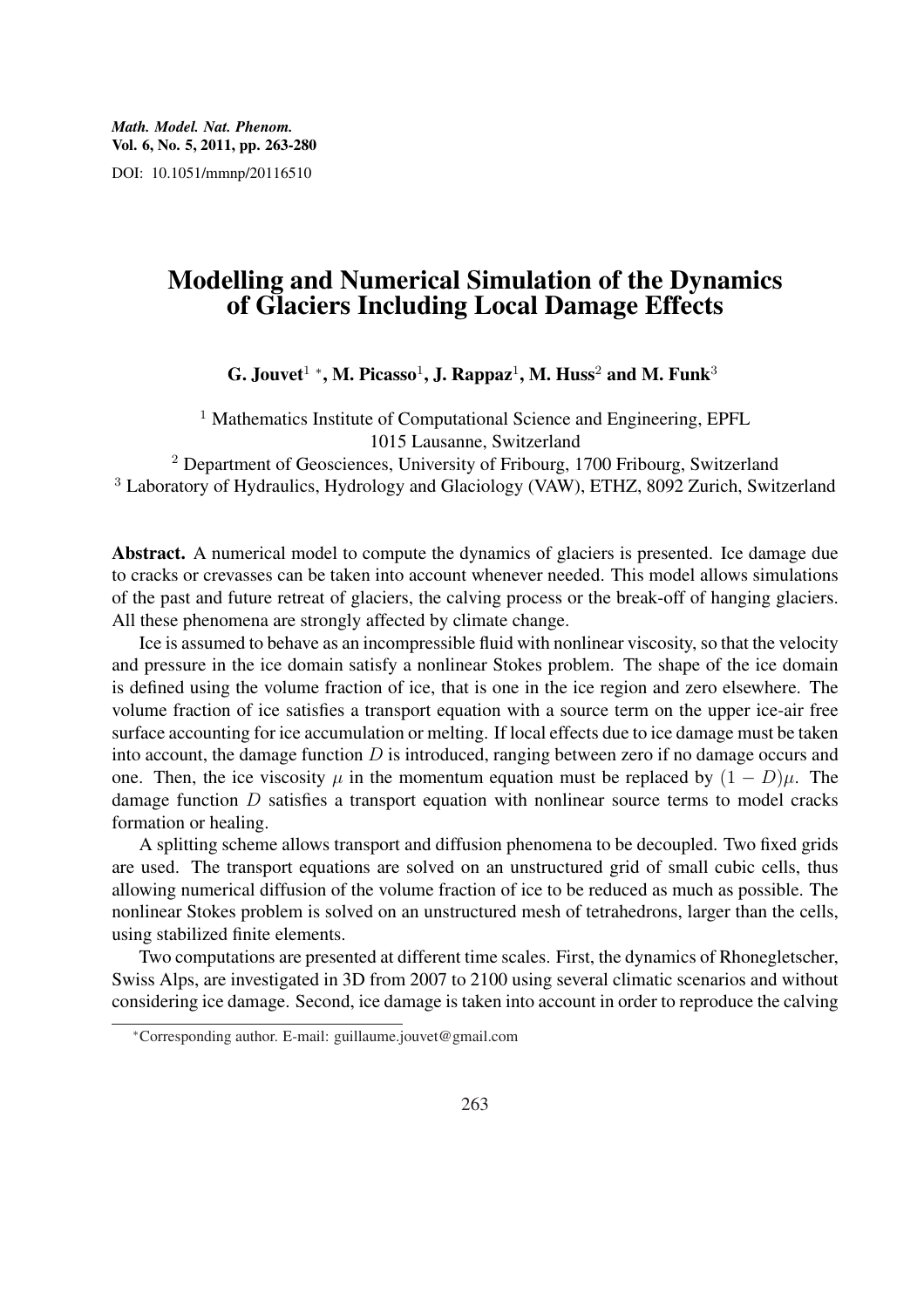process of a 2D glacier tongue submerged by water.

Key words: free surface flows, finite elements, volume of fluid, damage mechanics, glaciers, calving

AMS subject classification: 76A05, 76D27

### 1 Introduction

During the last century, a dramatic retreat of Alpine glaciers has been observed [8, 24]. This phenomena is expected to last throughout the next century and will have severe impacts on the landscape and tourism in the Alps, water supply in summer and hydropower production, but also on risk management of natural hazards (e.g. ice avalanches or glacier floods). Numerical simulation is a valuable tool to understand how climate change affects alpine glaciers and can provide answers to practical questions, such as the speed of glacier retreat over the next century, or the timing of the break-off of hanging glaciers and glacier tongues terminating in water.

In this paper, the free boundary problem that consists in finding the shape of a glacier over a given period and under given climatic conditions is addressed. When considering the dynamics of glaciers during years or decades, ice can be considered as an incompressible Non Newtonian fluid, flowing along the bedrock since subject to gravity forces [10]. Ice accumulates at the top of the glacier due to snowfall exceeding melt whereas melt dominates in the lower parts of the glacier.

When the goal is to reproduce the dynamics of a complete glacier as in Fig. 1a the formation of ice cracks and crevasses does not need to be modelled. Indeed, for instance in [14, 15, 16], results in good agreement with observations have been obtained for Alpine glaciers during centuries, without modelling ice damage. However, when local effects have to be considered, such as the collapse of a hanging glacier or the calving process [2] (see Fig. 1b), then the modelling of ice damage cannot be avoided. In [19, 20, 21, 22] a model to account for the formation of ice cracks has been proposed and solved numerically using the level set method. The goal of this study is to incorporate this model into the numerical model presented in [14, 15, 16].

The model for undamaged glaciers has already been presented in [15, 16] and is based on the following procedure: Given the shape of the glacier, the velocity and pressure in the ice region satisfy a nonlinear Stokes problem. An Eulerian framework is considered and the ice region is defined using the volume fraction of ice, one in the ice region, zero elsewhere, as for the Volume of Fluid (VOF) method [23]. The volume fraction of ice satisfies a transport equation with a source term on the ice-air free surface to account for snow accumulation or melting.

In order to model ice cracks, a damage field D, accounting for the progressive deterioration of ice was introduced in [19, 20, 21, 22]. The damage ranges between zero (no damage) and one (full damage). Given the velocity and pressure fields, D satisfies a transport equation with source terms to account for the formation of cracks. Then, the viscosity  $\mu$  in the momentum equation must be replaced by  $(1 - D)\mu$  when damage is considered.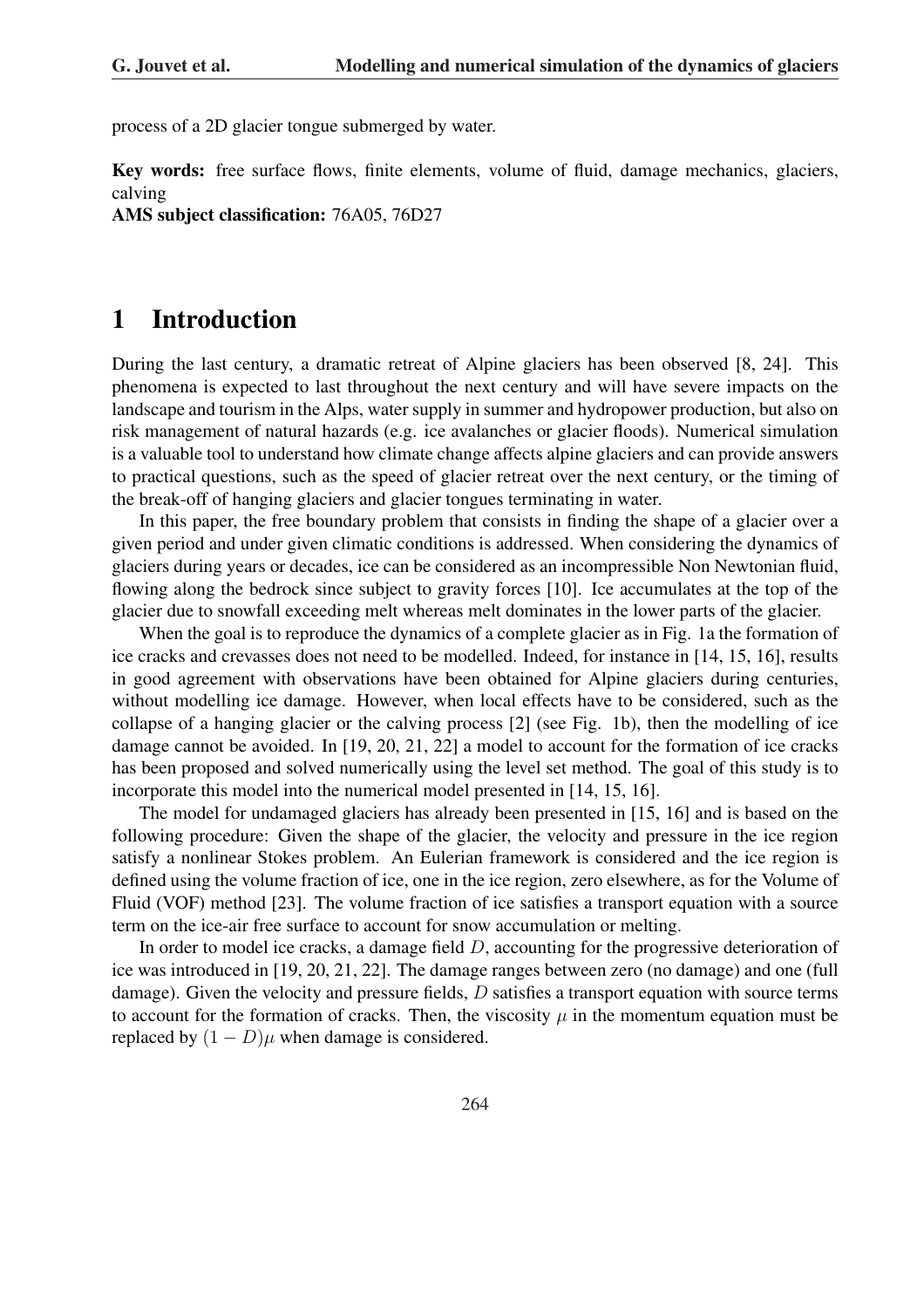Two applications demonstrate the potential of the numerical model presented in this paper. In a first study case, the dynamics of Rhonegletscher, a valley glacier in the Swiss Alps, is simulated until 2100. using simple assumptions on future climate. Unlike [15], we consider new scenarios that are independent of predictions based on climate model results. For this experiment damage is not taken into account. The second application consists in simulating the calving process in a simplified 2D ice slab.

This paper is organized as follows: the model corresponding to a damaged and undamaged ice flow is presented in the next Section. Section 3 is devoted to the numerical method. Section 4 describes the simulation of Rhonegletscher without damage. Finally, a simulation of the calving process is presented in Section 5.

## 2 Modelling

Let  $\Lambda$  be a cavity of  $\mathbb{R}^d$ ,  $d = 2, 3$ , containing the ice domain  $\Omega(t)$  at time  $t, 0 \le t \le T$ . When  $d = 2, \Lambda = [0, \overline{X}] \times [0, \overline{Z}]$ , when  $d = 3, \Lambda = [0, \overline{X}] \times [0, \overline{Y}] \times [0, \overline{Z}]$ , see Fig. 1d and 1c, respectively.

### 2.1 Undamaged glacier velocity

When considering the motion of a glacier during years, ice can be considered as an extremely viscous and incompressible non-Newtonian fluid. The mass and momentum conservation equations reduce at time t to a stationary nonlinear Stokes problem in the ice domain:

$$
-2\text{div}(\mu\varepsilon(\mathbf{u})) + \nabla p = \rho \mathbf{g} \qquad \text{in} \quad \Omega(t), \tag{2.1}
$$

$$
\text{div } \mathbf{u} = 0 \qquad \qquad \text{in} \quad \Omega(t), \tag{2.2}
$$

where u is the ice velocity, p the ice pressure,  $\mu$  the ice viscosity,  $\varepsilon(\mathbf{u}) = \frac{1}{2} (\nabla \mathbf{u} + \nabla \mathbf{u}^T)$  the rate of strain tensor,  $\rho$  the ice density and g the gravity. Here above, the viscosity  $\mu$  is a function of  $\varepsilon$ (u) and satisfies an implicit relation, the so-called Glen's law [9, 10, 16]:

$$
\frac{1}{2\mu} = A \left( \tau_0^{m-1} + (2\mu |\varepsilon(\mathbf{u})|)^{m-1} \right),\tag{2.3}
$$

where A is a positive number known as the rate factor,  $m \ge 1$  is Glen's exponent,  $\tau_0 > 0$  is a small where *A* is a positive number known as the<br>regularization parameter and  $|\varepsilon(\mathbf{u})| := \sqrt{\frac{1}{2}}$  $\frac{1}{2}\varepsilon(\mathbf{u}): \varepsilon(\mathbf{u})$ . When  $m > 1$ , it is shown in [14] that  $\mu$  is positive and strictly decreasing with respect to  $|\varepsilon(\mathbf{u})|$ . Note that  $\tau_0 = 0$  in the original Glen's law yields to an infinite viscosity at 0. When  $\tau_0 > 0$ , the viscosity is finite at 0 and has the following asymptotic behaviour when  $|\varepsilon(\mathbf{u})|$  goes to the infinity:

$$
\mu(|\varepsilon(\mathbf{u})|) = \mathcal{O}(|\varepsilon(\mathbf{u})|^{\frac{1}{m}-1}).\tag{2.4}
$$

When  $m = 1$ , then  $\mu$  is constant and the problem (2.1) (2.2) corresponds to a Newtonian fluid. In the framework of glaciology, m is often taken equal to 3, see [11], then equation (2.3) can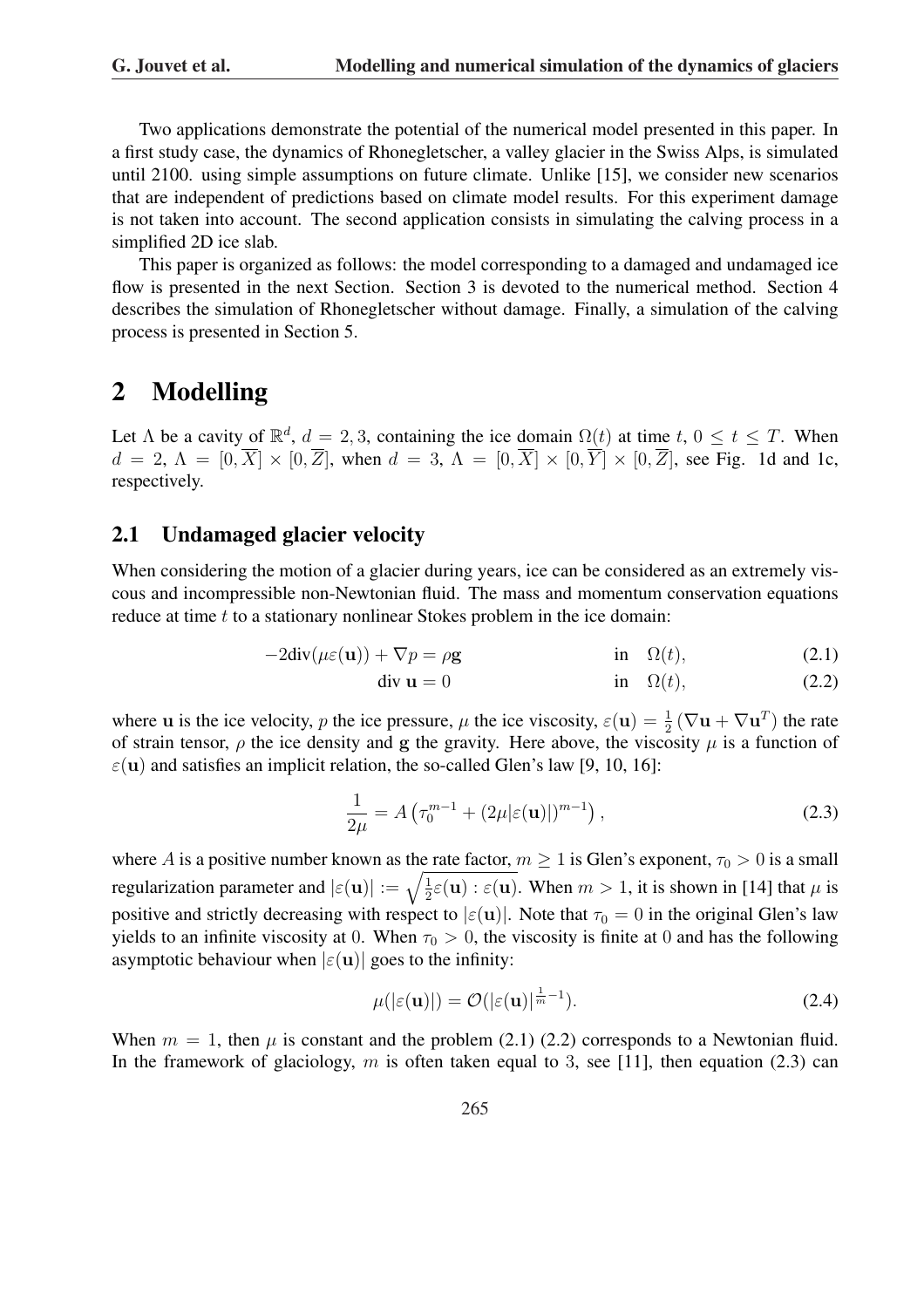

Figure 1: (a) Rhonegletscher in 2008 (source: G. Kappenberger). (b) Ice breaking away occurring during the calving process, picture taken at the front of the Perito Moreno glacier (source: www.firststryke.com). (c) A three dimensional glacier with notations. (d) Section of a glacier's tongue submerged by water with notations.

be solved exactly using the Cardan formula. In practice, Newton's method is used to solve (2.3), which requires less than five iterations to converge, for any value of m. The function  $\mu$  is displayed with respect to  $|\varepsilon(\mathbf{u})|$  in Fig. 2 for fixed parameters A, m and  $\tau_0$ .

### 2.2 Damaged glacier velocity

The evolution of micro-cracks density before failure can be described using continuum damage mechanics [17]. Consider a point x in the ice region, surrounded by a representative volume element of cross-section  $S$ . Let  $S'$  be the cross-sectional area due to micro-cracks, see Fig. 3, damage is a scalar function ranging from zero to one and defined by:

$$
D(\mathbf{x}) = \frac{S'}{S}.
$$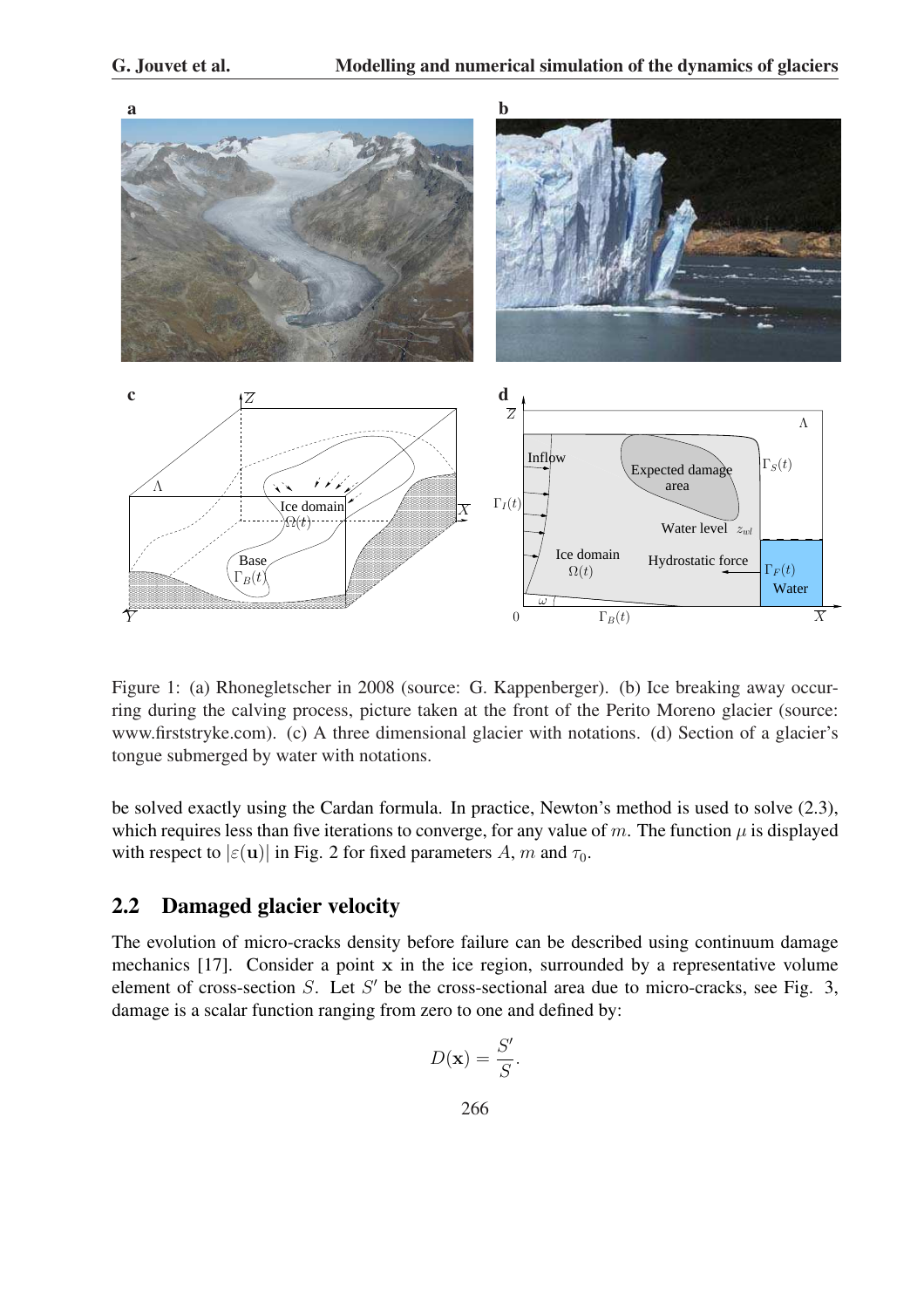

Figure 2: Viscosity (unit: bar year) with respect to the strain's norm  $|\varepsilon(\mathbf{u})|$  (unit: year<sup>-1</sup>). The parameters are  $A = 0.08$  bar<sup>-3</sup> year<sup>-1</sup>,  $m = 3$  and  $\tau_0 = \sqrt{0.1}$  bar.

This definition is valid in two or three space dimensions, under the assumption that damage is an isotropic process, that is when the orientation of cracks is uniform in all directions.



Figure 3: The progressive damage of a material. Left: no damage,  $D = 0$ . Middle and right: partial damage,  $D = 0.1$  and  $D = 0.5$ . The cross-section of the representative volume element is  $S$ , while  $S'$  is the area of the micro-cracks.

When damage increases, the apparent fluid viscosity should decrease, consequently, the Stokes problem with damage writes, see [21]:

$$
-2\text{div}((1-D)\mu\varepsilon(\mathbf{u})) + \nabla p = \rho \mathbf{g}, \qquad \text{in} \quad \Omega(t), \tag{2.5}
$$

$$
\text{div } \mathbf{u} = 0, \qquad \qquad \text{in} \quad \Omega(t), \tag{2.6}
$$

where  $\mu$  is still defined by (2.3). This nonlinear Stokes problem supplemented with boundary conditions is well posed whenever the damage  $D < 1$ , which will be the case for the reasons detailed hereafter.

Damage is assumed to be transported with the ice particles, and evolves according to a source term depending on internal stresses, see [21]:

$$
\frac{\partial D}{\partial t} + \mathbf{u} \cdot \nabla D = f(D, \mathbf{u}, p). \tag{2.7}
$$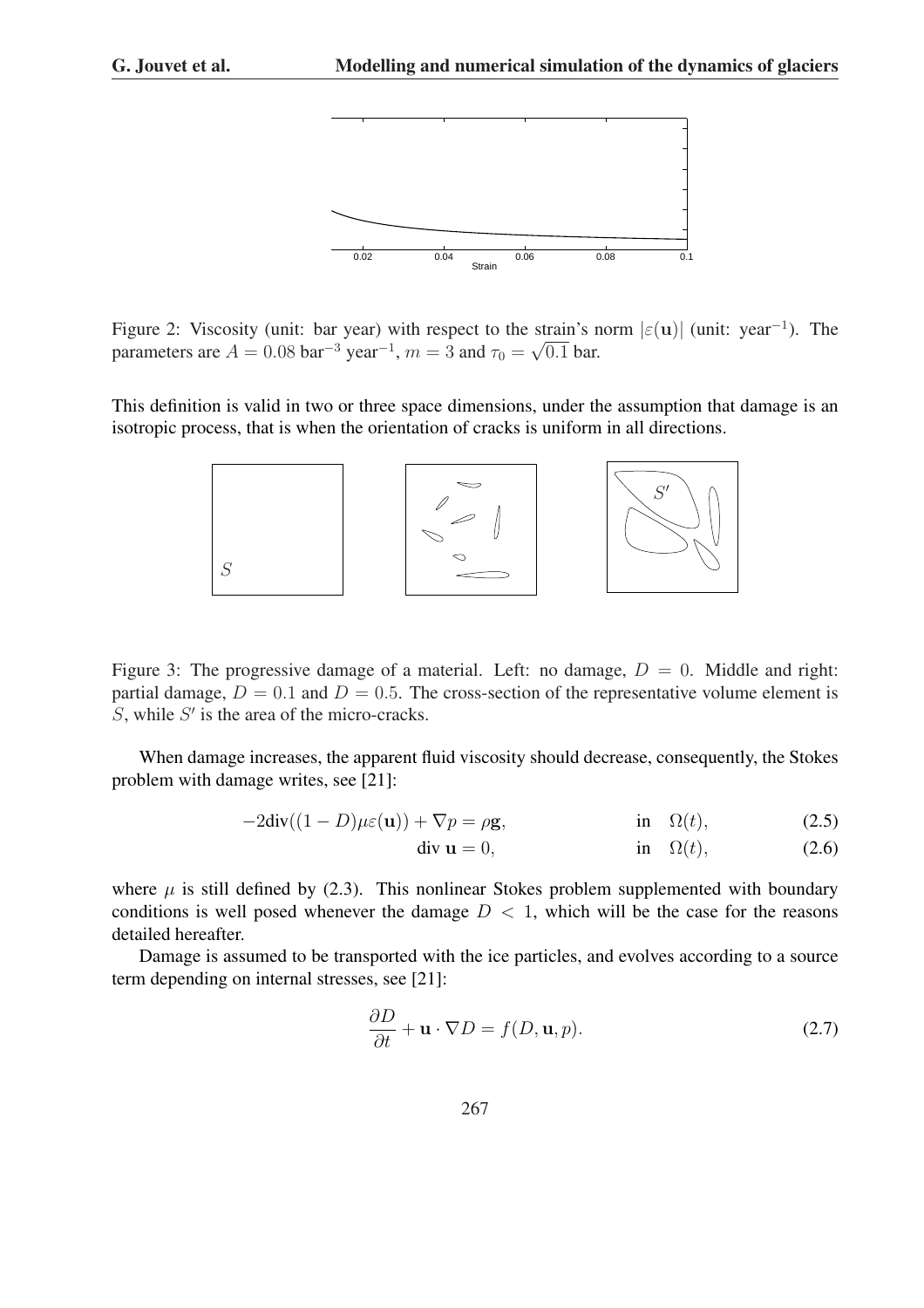Here the source term  $f$  is given by:

$$
f(D, \mathbf{u}, p) = B \frac{\max(0, \psi(D, \mathbf{u}, p))^r - \lambda \max(0, -\psi(D, \mathbf{u}, p))^r}{(1 - D)^k} \chi_{[0, 1 - \epsilon]}(D),
$$
 (2.8)

where the function  $\psi$  is defined by:

$$
\psi(D, \mathbf{u}, p) = \frac{c_1 2\mu |\varepsilon(\mathbf{u})| - c_2 p}{1 - D} - \bar{\sigma}.
$$
\n(2.9)

Here above k,  $\lambda$ , B, r,  $\bar{\sigma}$ ,  $c_1$  and  $c_2$  are positive parameters,  $\chi_{[0,1-\epsilon]}(D)$  is the characteristic function of [0, 1 –  $\epsilon$ ], one in [0, 1 –  $\epsilon$ ] and zero otherwise,  $\epsilon$  being a small positive parameter.

The term  $\chi_{[0,1-\epsilon]}(D)$  in (2.8) forces the variable D to remain in the interval  $[0,1-\epsilon]$ , thus avoiding  $\mu(1 - D)$  to be zero in (2.5). The first term in the top of the fraction in (2.8) is a contribution to damage whereas the second term is a contribution to healing. If  $c_12\mu|\epsilon(\mathbf{u})| - c_2p > (1 - D)\bar{\sigma}$ , then damage occurs, otherwise healing occurs.

Remark 1. *In* (2.9)*, the term*

$$
c_1 2\mu |\varepsilon(\mathbf{u})| - c_2 p \tag{2.10}
$$

*corresponds to*

$$
\alpha \sigma_1 + \beta \sqrt{3\tau_{II}} + (1 - \alpha - \beta)\sigma_I, \qquad (2.11)
$$

*appearing in the model of [21], where*  $\sigma_1$  *is the maximal eigenvalue of the stress tensor*  $\sigma$ ,  $\sigma_I :=$  $tr(\sigma)$  *is the first invariant of*  $\sigma$ ,  $\tau := \sigma - \frac{1}{d}$  $\frac{1}{d} \sigma_I I$  is the deviatoric stress tensor and  $\tau_{II} := \frac{1}{2} \tau : \tau$ *is the second invariant of*  $\tau$ *. Here above,*  $\alpha$  *and*  $\beta$  *are positive parameters such that*  $1 - \alpha - \beta$  *is positive. By using the relations*  $\sigma = 2\mu\varepsilon(\mathbf{u}) - pI$ ,  $\tau = 2\mu\varepsilon(\mathbf{u})$  *and*  $\text{div}(\mathbf{u}) = 0$ *, the quantities*  $\sigma_1$ *,*  $\tau_{II}$  *and*  $\sigma_{I}$  *can be rewritten as functions of*  $\varepsilon(\mathbf{u})$  *and* p:

$$
\sigma_1 = 2\mu |\varepsilon(\mathbf{u})| - p, \qquad \tau_{II} = (2\mu |\varepsilon(\mathbf{u})|)^2, \qquad \sigma_I = -dp. \tag{2.12}
$$

*As a consequence,* (2.11) *is equal to* (2.10) *with*

$$
c_1 = \alpha + \sqrt{3}\beta
$$
, and  $c_2 = \alpha + d(1 - \alpha - \beta)$ . (2.13)

#### 2.3 Volume fraction of ice

In [20, 22], the level set approach has been used to describe the changes of the ice domain during the calving process. In this work, another Eulerian description, the Volume of Fluid (VOF) method [23], is preferred.

The volume fraction of ice  $\varphi$  is defined inside the cavity  $\Lambda$  by:

$$
\varphi(\mathbf{x},t) = \begin{cases} 1 & \text{if } \mathbf{x} \in \Omega(t), \\ 0 & \text{else.} \end{cases}
$$
 (2.14)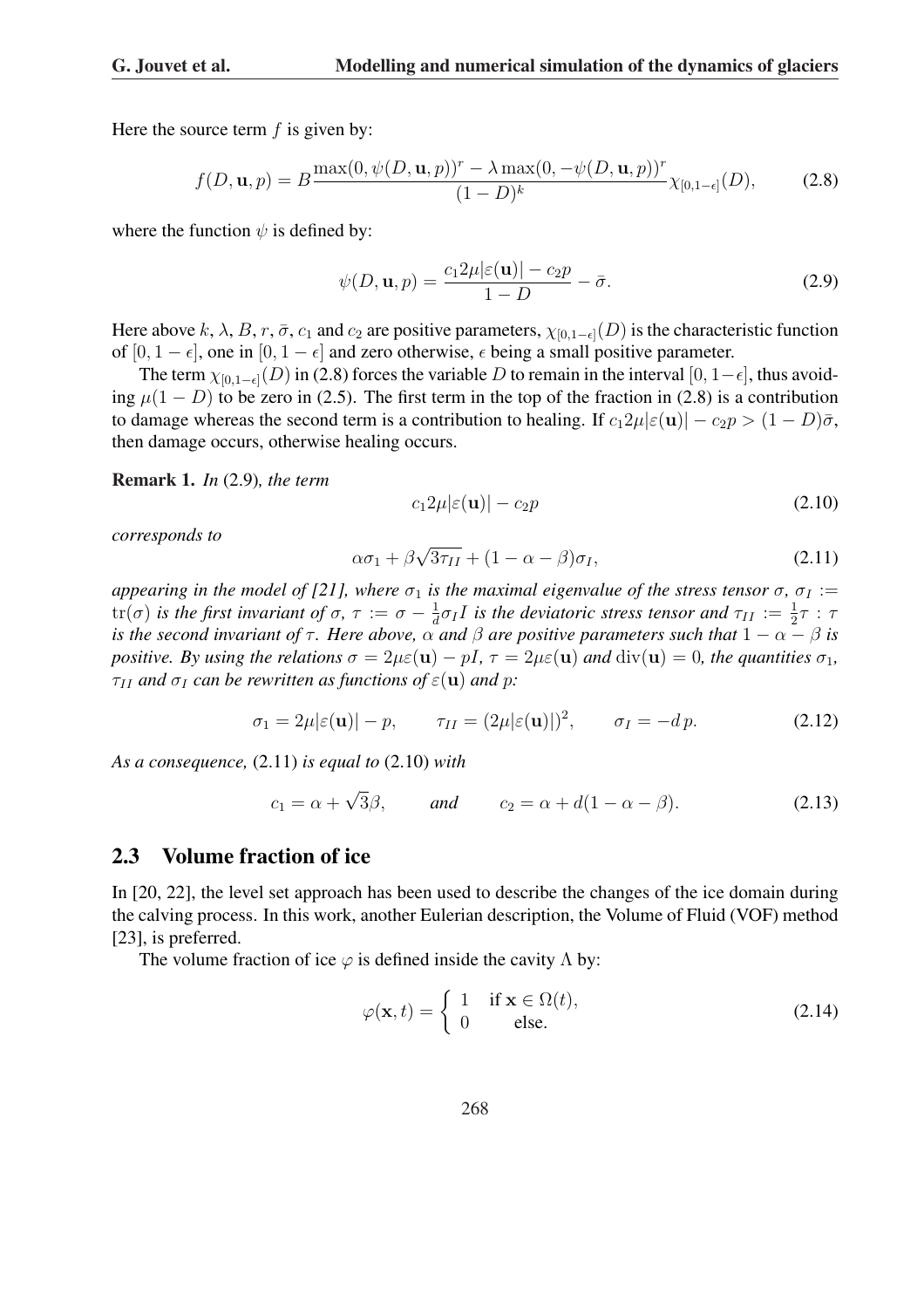Let  $b(\mathbf{x}, t)$  be the mass balance function, that is the ice thickness added or removed during one year by ice accumulation (snowfalls) and ice ablation (melting). From [15, 16], mass balance yields:

$$
\frac{\partial \varphi}{\partial t}(\mathbf{x},t) + \mathbf{u} \cdot \nabla \varphi(\mathbf{x},t) = b(\mathbf{x},t) \delta_{\Gamma_S(t)},
$$
\n(2.15)

where  $\delta_{\Gamma_S(t)}$  is the delta Dirac function on the ice-air interface  $\Gamma_S(t)$  and is defined by:

$$
\int_{V} b \,\delta_{\Gamma_{S}(t)} \,dV = \int_{V \cap \Gamma_{S}(t)} b dS
$$

for any domain V in the cavity  $\Lambda$ .

#### 2.4 Boundary conditions

The boundary of  $\Omega(t)$  has four components, see Fig. 1d. Basal sliding under the glacier is neglected. Thus, no slip conditions apply along the bedrock-ice interface  $\Gamma_B(t)$ :

$$
\mathbf{u} = \mathbf{0} \quad \text{on} \quad \Gamma_B(t), \tag{2.16}
$$

while zero force conditions apply on the ice-air interface  $\Gamma_S(t)$ :

$$
2\mu\varepsilon(\mathbf{u})\mathbf{n} - p\mathbf{n} = \mathbf{0} \quad \text{on} \quad \Gamma_S(t), \tag{2.17}
$$

where n is the unit outer normal. If ice is submerged by water, an hydrostatic pressure applies on the ice-water interface  $\Gamma_F(t)$ :

$$
2\mu\varepsilon(\mathbf{u})\mathbf{n} - p\mathbf{n} = -\rho_w|\mathbf{g}|(z_{wl} - z)\mathbf{n} \quad \text{on} \quad \Gamma_F(t), \tag{2.18}
$$

where  $\rho_w$  and  $z_{wl}$  denote the water density and the water level, respectively. On  $\Gamma_I(t)$ , the part of the boundary where ice enters the cavity  $\Lambda$ , we have:

$$
\mathbf{u} = \mathbf{u}_I, \quad \varphi = 1, \quad D = 0 \quad \text{on} \quad \Gamma_I(t), \tag{2.19}
$$

where  $u_I$  is the given incoming ice flow velocity that satisfies  $u_I \cdot n < 0$ .

The whole problem consists in finding u,  $p$ ,  $\varphi$  and D satisfying the partial differential equations (2.5) (2.6) (2.7) (2.15), the boundary conditions (2.16) (2.17) (2.18) (2.19) plus given initial conditions for  $\varphi$  and D.

The well-posedness of the nonlinear Stokes problem (2.1) (2.2) with boundary conditions (2.16) (2.17) is proved in [14]. The proof relies on the fact that the corresponding weak form is nothing but Euler's equation of a minimization problem, the functional being strictly convex due to (2.4).

### 3 Numerical method

A time discretization scheme is proposed to decouple the transport problems (2.7) (2.15) and the nonlinear Stokes problem (2.5) (2.6), as in [18, 5, 3, 16]. This allows transport and Stokes problems to be solved on two different grids by using different numerical techniques.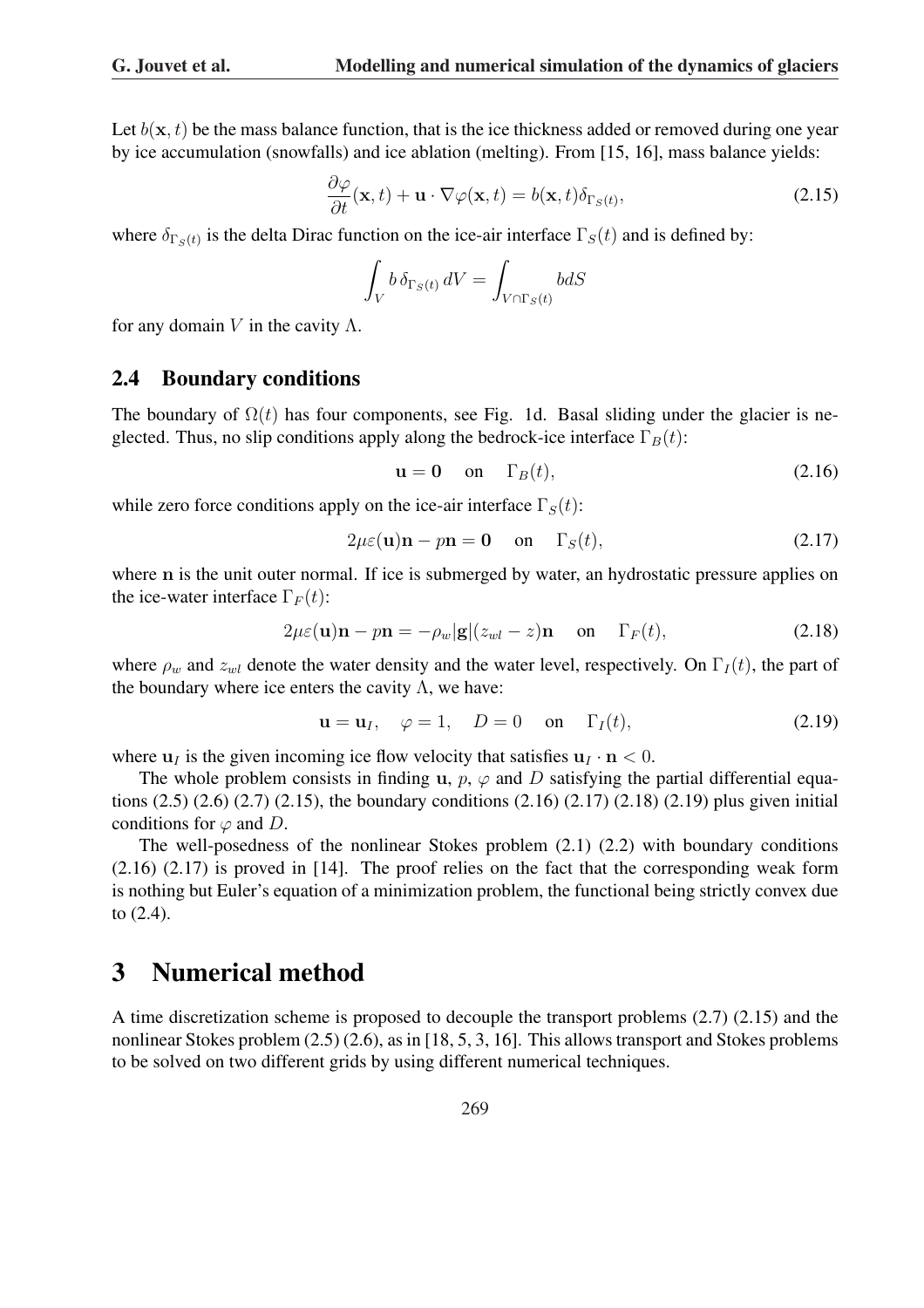#### 3.1 Time discretization

Let  $0 = t^0 < t^1 < t^2 < ... < t^N = T$  be a subdivision of the time interval  $[0, T]$ , and  $\tau^n = t^n - t^{n-1}$ be the n-th time step,  $n = 1, 2, ..., N$ . The largest time step is denoted by  $\tau_{max}$ . Assume that  $(\varphi^{n-1}, \mathbf{u}^{n-1}, p^{n-1}, D^{n-1})$ , approximations of  $(\varphi, \mathbf{u}, p, D)$  at time  $t^{n-1}$ , are known. We now detail how to compute  $(\varphi^n, \mathbf{u}^n, p^n, D^n)$ .

The two advection problems (2.7) and (2.15) are solved using a one order splitting scheme to decouple the advection and source terms. The first step consists in solving the two following transport problems between  $t^{n-1}$  and  $t^n$ :

$$
\begin{cases} \frac{\partial \varphi}{\partial t} + \mathbf{u}^{n-1} \cdot \nabla \varphi = 0, \\ \varphi(t^{n-1}) = \varphi^{n-1}, \end{cases} \qquad \begin{cases} \frac{\partial D}{\partial t} + \mathbf{u}^{n-1} \cdot \nabla D = 0, \\ D(t^{n-1}) = D^{n-1}, \end{cases}
$$
(3.1)

with boundary conditions (2.19). A one order approximation of the solution of (3.1) at time  $t^n$ , denoted by  $(\varphi^{n-\frac{1}{2}}, D^{n-\frac{1}{2}})$ , can be obtained using the forward method of characteristics:

$$
\varphi^{n-\frac{1}{2}}(\mathbf{x} + \tau^n \mathbf{u}^{n-1}(\mathbf{x})) = \varphi^{n-1}(\mathbf{x}),
$$
\n(3.2)

$$
D^{n-\frac{1}{2}}(\mathbf{x} + \tau^n \mathbf{u}^{n-1}(\mathbf{x})) = D^{n-1}(\mathbf{x}).
$$
\n(3.3)

The ice region is then defined by:

$$
\Omega^{n-\frac{1}{2}} = \{ \mathbf{x} \in \Lambda; \varphi^{n-\frac{1}{2}}(\mathbf{x}) = 1 \},\tag{3.4}
$$

and the ice-air interface  $\Gamma_S^{n-\frac{1}{2}}$  can be identified. The second step consists in solving the two next problems between  $t^{n-1}$  and  $t^n$ :  $\overline{a}$ 

$$
\begin{cases}\n\frac{\partial \varphi}{\partial t} = b(\cdot, t^{n-1}) \delta_{\Gamma_S^{n-\frac{1}{2}}}, \\
\varphi(t^{n-1}) = \varphi^{n-\frac{1}{2}},\n\end{cases}\n\qquad\n\begin{cases}\n\frac{\partial D}{\partial t} = f(D^{n-1/2}, \mathbf{u}^{n-1}, p^{n-1}), \\
D(t^{n-1}) = D^{n-\frac{1}{2}}.\n\end{cases}\n\tag{3.5}
$$

Finally, an order one approximation of  $\varphi$  and D at time  $t^n$  is given by:

$$
\varphi^{n} = \varphi^{n-1/2} + \tau^{n} b(\mathbf{x}, t^{n-1}) \delta_{\Gamma_{S}^{n-\frac{1}{2}}},
$$
\n(3.6)

$$
D^{n} = \max\left(\min\left(D^{n-1/2} + \tau^{n} f(D^{n-1/2}, \mathbf{u}^{n-1}, p^{n-1}), 1 - \epsilon\right), 0\right),\tag{3.7}
$$

so that the computed damage  $D^n$  clearly remains between 0 and  $1 - \epsilon$ . The new ice domain  $\Omega^n$ is defined as in (3.4) with  $\varphi^n$  in place  $\varphi^{n-\frac{1}{2}}$ . The incoming-flow interface  $\Gamma^n_I$ , the bedrock-ice interface  $\Gamma_B^n$ , the water-ice interface  $\Gamma_F^n$  and the ice-air interface  $\Gamma_S^n$  can then be identified. Finally, the weak formulation corresponding to the nonlinear Stokes problem (2.5) (2.6) consists in finding  $\mathbf{u}^n:\Omega^n\to\mathbb{R}^d$  and  $p^n:\Omega^n\to\mathbb{R}$  such that  $\mathbf{u}^n=\mathbf{0}$  on  $\Gamma_B^n$ ,  $\mathbf{u}^n=\mathbf{u}_I$  on  $\Gamma_I^n$ , and

$$
2\int_{\Omega^n} (1 - D^n)\mu(|\varepsilon(\mathbf{u}^n)|)\varepsilon(\mathbf{u}^n) : \varepsilon(\mathbf{v})dV - \int_{\Omega^n} p^n \text{div } \mathbf{v}dV + \int_{\Omega^n} \text{div } \mathbf{u}^n q dV
$$

$$
- \rho \int_{\Omega^n} \mathbf{g} \cdot \mathbf{v}dV + \rho_w |\mathbf{g}| \int_{\Gamma_F^n} (z_{wl} - z)(\mathbf{v} \cdot \mathbf{n})dS = 0, \quad (3.8)
$$

for all  $(v, q)$  such that  $v = 0$  on  $\Gamma_B^n \cup \Gamma_I^n$ .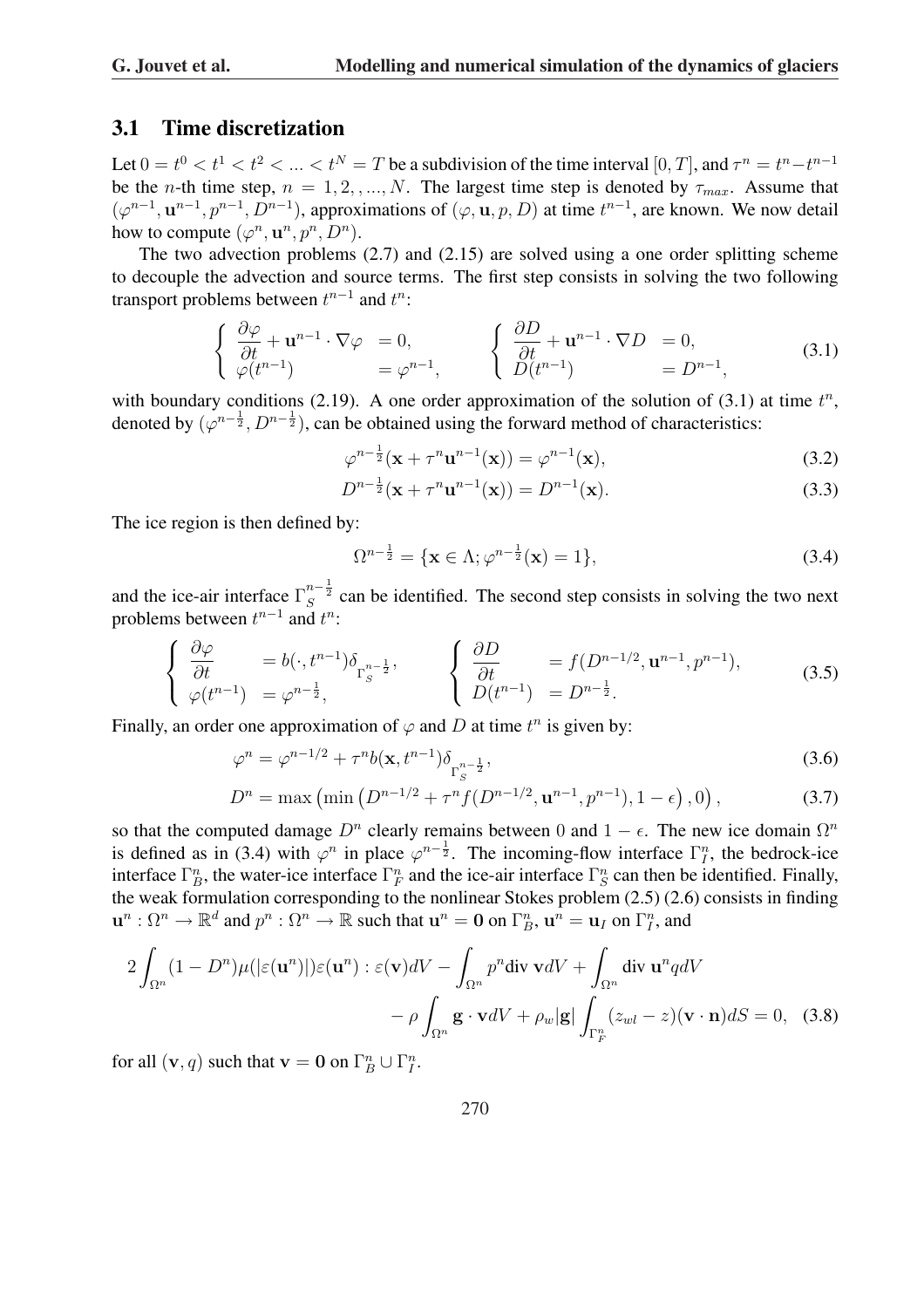#### 3.2 A two-grid method for space discretization

Two fixed meshes are used for solving the advection and diffusion problems, see [18, 4, 3, 16]. Formula (3.2) (3.3) (3.6) (3.7) are implemented on a fixed structured grid  $\mathcal{T}_h$  made of small cells having size h, with goal to reduce the numerical diffusion of  $\varphi$  as much as possible. As the bedrock topography can be rather complex, the Stokes problem (3.8) is solved using a fixed unstructured mesh  $T_H$  of tetrahedrons with typical size H, see Fig. 4. Note that  $T_H$  can be non uniform, see the numerical results of section 5; in that case, H is defined to be the smallest size of the tetrahedrons. Since most of the CPU time is spent for solving Stokes problem,  $H$  is larger than  $h$ . A trade-off between accuracy and efficiency is to choose  $H \simeq 5h$ , see [18].



Figure 4: Two dimensional example of the space discretisation:  $T_H$  is an unstructured mesh that fits the bedrock topography while  $\mathcal{T}_h$  is a grid overlapping  $\mathcal{T}_H$ .

The implementation of the formula (3.2) and (3.3) is an easy task on the structured mesh  $\mathcal{T}_h$ . For each cell,  $\varphi^{n-1}$  and  $D^{n-1}$  are advected according to  $\mathbf{u}^{n-1}$ , and then projected onto the grid  $\mathcal{T}_h$ , see [18, 16]. Numerical diffusion in the variable  $\varphi$  is introduced during the projection step and the volume fraction of ice is smeared, taking values between zero and one. The use of the SLIC algorithm (Simple Line Interface Calculation) allows the width of the diffusion layer to be reduced at low cost, see for instance [23]. On the other hand, the damage variable  $D$  varies smoothly but rapidly from 0 to  $1 - \epsilon$  and thus does not require the use of the SLIC algorithm.

This transport algorithm is unconditionally stable and CFL numbers greater than one can be used. The use of an adaptive time stepping is advocated in order to capture rapid changes in the damage variable D. The current time step is computed using the formula:

$$
\tau^{n} = \min\left(\frac{\overline{\text{CFL}} \times h}{\|\mathbf{u}^{n}\|_{L^{\infty}(\Omega^{n})}}, \tau_{max}\right),\tag{3.9}
$$

where  $\overline{\text{CFL}}$  and  $\tau_{max}$  are two given parameters, representing the maximal CFL number and the maximal time step, respectively.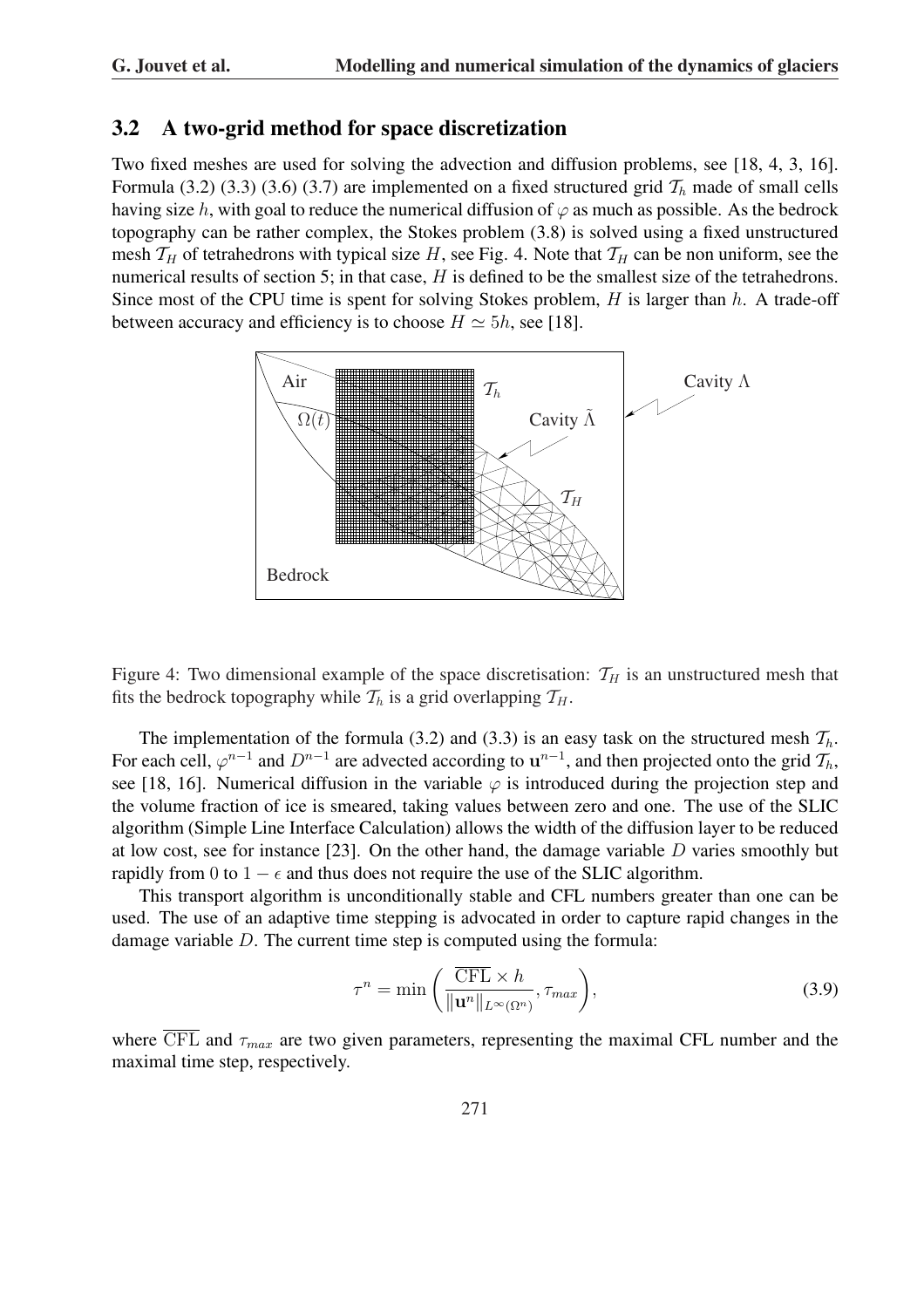The diffusion step consists in solving the Stokes problem (3.8) with standard finite element techniques on the mesh of tetrahedrons  $T_H$ . The use of unstructured tetrahedrons allows mesh refinement whenever needed, crevasse formation for instance. Moreover, the tetrahedrons can be distorded in order to have a finer mesh spacing along the vertical directions. Continuous, piecewise linear stabilized finite elements are used as in [7]. A fixed point method is used to solve the nonlinearity due to the viscosity, we refer to [18, 5, 3, 16] for details about the diffusion step. A priori error estimates for the finite element approximation corresponding to (3.8) in a prescribed domain are established in [14], using a quasi-norm technique [1]. Convergence of the fixed point method is also discussed.

# 4 Three dimensional simulation of Rhonegletscher

Rhonegletscher is a medium-sized alpine valley glacier with a well developed tongue. It has a length of about 8 km, and an area of more than  $15 \text{ km}^2$ . The current ice volume is 2 km<sup>3</sup> [6]. The ice velocity at the surface reaches up to 100 meters per year [15]. As most Alpine glaciers, Rhonegletscher has significantly retreated since the end of the 19th century, and has decreased about 1.2 km in length since 1880 [8]. The numerical simulation of this glacier from 1874 to 2007 has reproduced observations with accuracy in [15]. Projections of the glacier retreat until 2100 have been performed according to three realistic climate change scenarios based on the Swiss Advisory Body on Climate Change, see occc.ch [15]. The goal of the present experiment is to explore other simple scenarios that are independent of predictions based on climate model results. Projections of climate over the next century show a large spread and are thus controversial. This is both due to unknown future anthropogenic contribution and to climate model uncertainty. Therefore, we define three scenarios that are based on observed climate conditions in the past, and just repeat these over the entire modelling period 2007-2100.

- Scenario 'cold' is obtained by driving the model with air temperature and precipitation between October 1977 and September 1978, which resulted in the most positive annual mass balance of glaciers in the European Alps during last century [12].
- Scenario 'current' is obtained by randomly picking one year between 2000 and 2008 that provides the climatic forcing. This is repeated for all years until 2100.
- Scenario 'hot' is based on the meteorological conditions between October 2002 and September 2003 leading to extremely negative mass balance of Alpine glaciers. This year could be a precursor of the coming decades.

The bedrock topography of Rhone glacier is reconstructed from measurements [6], and the elevation of the ice surface is available for 2007. From these data, the meshes  $\mathcal{T}_H$  and  $\mathcal{T}_h$  can be generated as described in [15]. The size of the final meshes is:  $H \sim 50$  meters and  $h = 10$ meters. The time step is constant  $\tau^n = 0.5$  year. Glen's exponent is set to  $m = 3$ , see [11] and the regularisation parameters are fixed  $\tau_0 = \sqrt{0.1}$  bar. As in [15], sliding effects are neglected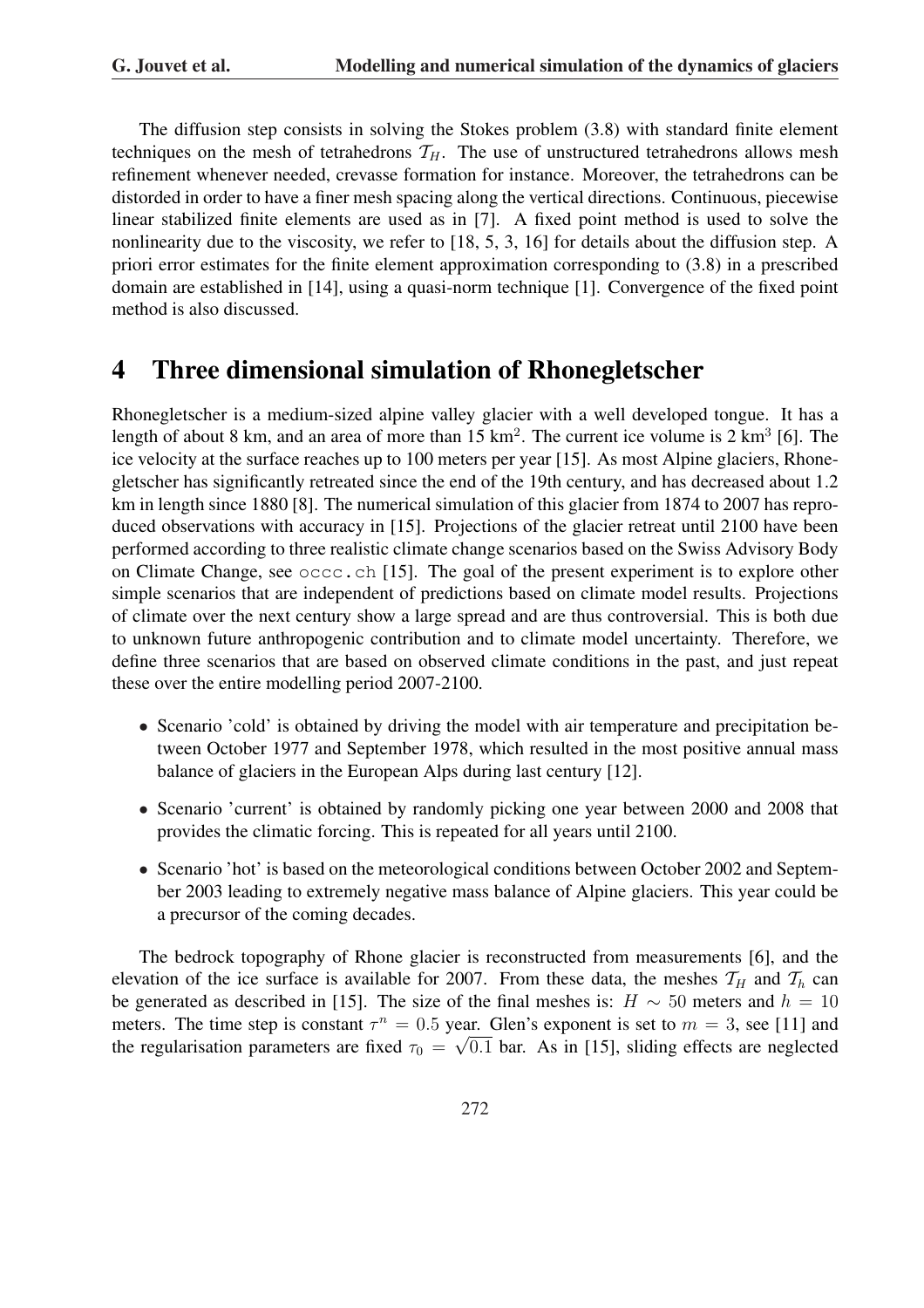over the period 2007-2100. The rate factor A has been calibrated such that it minimizes the meansquare error between computed and measured ice surface velocities, see [15]. As a result, we set to  $A = 0.08$  bar<sup>-3</sup> y<sup>-1</sup> over the period 2007-2100. Since no ice enters the cavity  $\Lambda$ , we set  $\Gamma_I(t) = \emptyset$ . Moreover, we assume that the glacier does not reach water, thus  $\Gamma_F(t) = \emptyset$ . At the glacier surface a mass balance function b is prescribed to incorporate climatic forcing. b relies, among other variables, on measured daily air temperature and precipitation and has been determined for Rhone glacier in previous studies [12]. The model is driven using the three scenarios based on observed meteorological conditions in the past (see above). The numerical simulations start in 2007 and end in 2010. Since the whole glacier is considered, damage can be neglected, thus  $D = 0$ .

Snapshots and total ice volumes of the three simulations corresponding to the different scenarios are displayed in Fig. 4. According to Scenario 'current', Rhonegletscher will continue to decay and lose 36% of the total ice volume by 2100 compared to 2007. This indicates that the size of the glacier is too large to be stable in the current climate conditions. Thus, Rhonegletscher will further retreat, also if future climate stabilizes on the level of the last decade. The simulation based on Scenario 'hot' results in an almost complete disappearance of the glacier by 2100. Only 11% of the total ice volume will remain in this case. This underlines the extreme impact of the summer heat waves of the year 2003 on the Alpine glaciers. If conditions like in 2003 prevail in the future decades, glaciers in the European Alps would have bad chances of surviving. According to Scenario 'cold', however, Rhonegletscher could expand its size rapidly. In 2085, the ice volume would be almost be multiplied by two (compared to 2007), and the glacier would be larger than during the maximum of the Little Ice Age 150 years ago. Note that the simulation has finished in 2085 since the glacier has extended beyond the cavity. This experiment shows that meteorological conditions in individual years can be very favourable to glaciers. Indeed, many glaciers showed significant advances in the 1970s [8], which were however stopped by rapidly rising air temperatures after the mid-1980s.

# 5 Two dimensional simulation of calving

Break-off of ice and calving processes are often observed phenomenon on many glaciers worldwide. Calving is especially important for the prediction of the dynamics of glaciers terminating in the ocean (e.g. Antarctica or Greenland) [2], whereas break-off of ice blocks from hanging glaciers in the Alps can be a serious natural hazard [21]. Calving contributes of mass loss from the continental ice sheets and therefore has the potential to rise the sea level [2]. The modelling of these processes is highly important in order to anticipate some natural events such that the sudden glacier rupture or a the sea level rise, and has a large potential for application in numerous glaciological studies.

Pralong and Funk have demonstrated in [21] the ability of the local damage evolution law (2.7) applied to Glen's law to model the breaking-off of ice masses from glaciers. Good agreements between observations and simulations have confirmed the relevance of the model. However, their approach is based on a level set description of the glacier geometry and requires a remeshing procedure, see [19], which may artificially influence the behaviour of cracks. Moreover, the mesh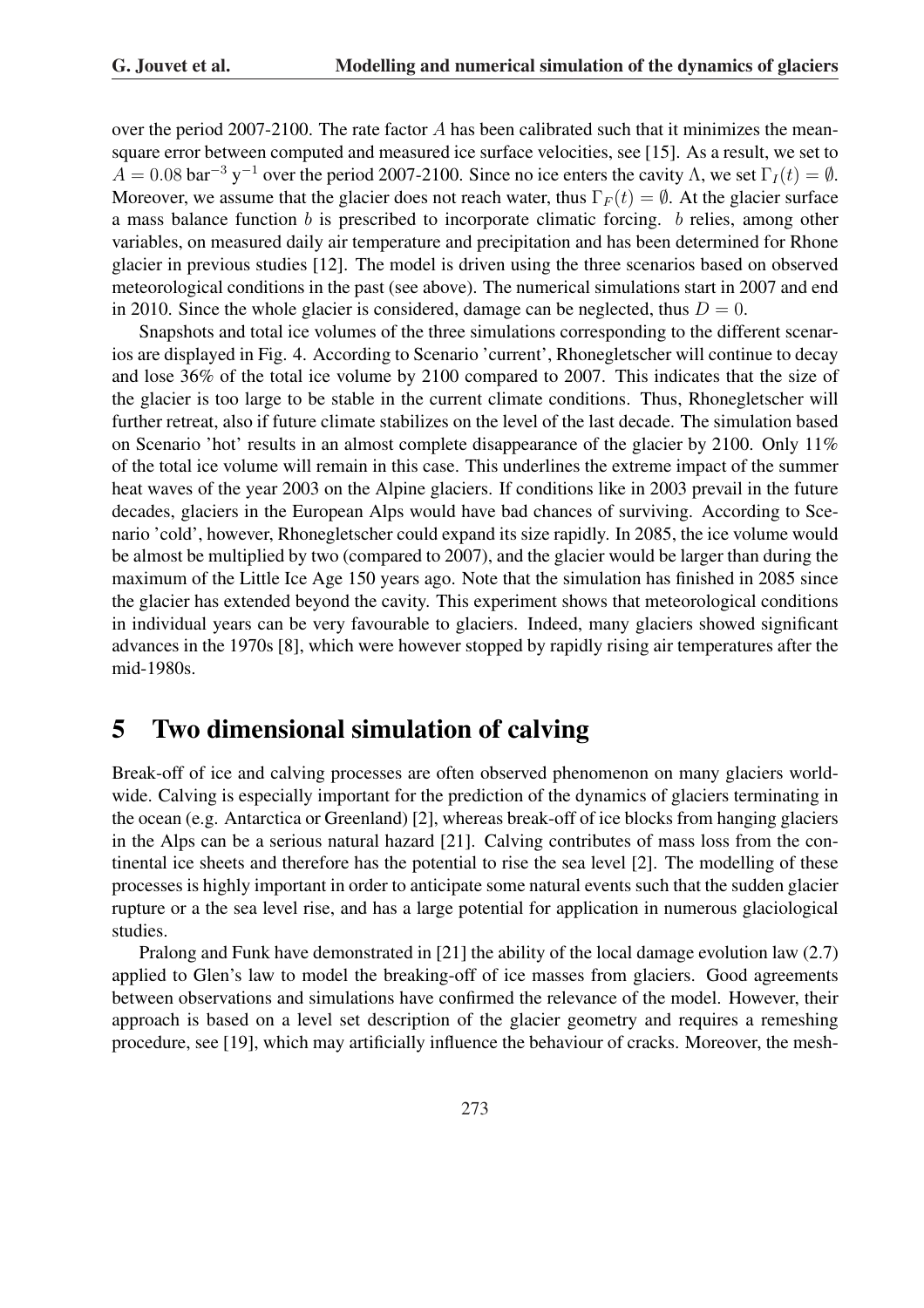dependence of their results has not been investigated.

Here, we present a simulation of the calving of a two-dimensional glacier. The study case is inspired from the simulation of Gruben glacier presented in [21] but can also represent the end of any glacier terminating in water. We consider the terminus of a glacier flowing from left to right and finishing with a vertical ice front against a lake. The bedrock contains two flat parts: a slightly inclined part at an angle  $\omega$  on the glacier (left) side and an horizontal part on the water (right) side, see Fig. 1d. The presence of water at glacier margins induces a force on the ice-water interface due to hydrostatic pressure. Since calving results from local damage effects of ice, there is no need to consider the entire volume of ice. The glacier is then truncated, see Fig. 1d, and the incoming ice flow at  $\Gamma_I(t)$  is given by the formula:

$$
\mathbf{u}_I(z) = \begin{pmatrix} \cos(\omega) \\ -\sin(\omega) \end{pmatrix} \overline{C} (S^{m+1}(0) - (S(0) - z)^{m+1}), \tag{5.1}
$$

where  $S(x)$  is the ice thickness,  $\omega$  is the angle of inclination of the inflow-side bedrock, and  $\overline{C} > 0$ . Note that the velocity profile given by (5.1) is an exact solution of the Shallow Ice Approximation equation, see [13, 10].

At initial time, a nearly rectangular ice domain is considered, see Fig. 1d, damage being zero. The physical and numerical parameters used in the paper are reported in Table 1. The parameters  $B, r, k$  and  $\lambda$  arising in equations (2.8) (2.9) are taken from [19], see [21] for more details concerning the calibration procedure. The parameters  $c_1$  and  $c_2$  are deduced from the values of  $\alpha$  and  $\beta$  given in [19] via the relations (2.13). The coefficient  $\bar{\sigma}$  is computed according to equation (18) of [21]. The parameters  $\varepsilon$  and  $\tau_{max}$  are taken from [14]. The coefficient  $\overline{C}$  is chosen so that the maximum of the velocity profile is about 2.5 meters per year. Since the simulation time is only one year, ice accumulation and ablation is neglected, i.e.  $b = 0$ . The mesh  $\mathcal{T}_h$  is a grid with 600×800 squared cells overlapping the cavity  $\Lambda$  while the mesh  $\mathcal{T}_H$  contains about 16,000 nodes which are not uniformly distributed. Indeed,  $T_H$  is finer in the expected damaged zone, see Fig. 1d, and coarser elsewhere in order to save memory and to reduce the computational time. The size of the smallest triangle is about 0.25 m. With meshes  $\mathcal{T}_h$  and  $\mathcal{T}_H$ , the recommended ratio  $\frac{H}{h} \sim 5$ holds in the finest zone and is higher elsewhere. Unlike Section 4, the time unit is a second.

The choice of  $\epsilon$  (here, taken to be  $10^{-3}$ ) is delicate. Indeed, if  $\epsilon$  is too small, then the matrix corresponding to (2.5) (2.6) becomes ill-conditioned. Since the problem is in two space dimensions, a direct solver can be used and fails only when  $\epsilon < 10^{-5}$ .

The evolution of ice calving is presented in Fig. 6. Until day 172, the ice flow is very slow and the time step - computed using (3.9) - equals  $\tau_{max}$ . Then, the stress and the pressure are such that damage initiates and propagates rapidly. A crevasse appears in the most damaged region and an ice block breaks apart. The crack propagates, the damaged zone behaves as a thin viscous liquid layer and the motion of ice increases. Due to (3.9), the time step significantly decreases. When the ice block detaches from the glacier, it falls down and exits the cavity  $\Lambda$ .

The influence of the mesh size on the result is investigated. Three meshes  $T_H$  are considered with several levels of refinement: meshes 1, 2 and 3, respectively, from the coarsest one to the finest one. The results displayed in Fig. 6 have been obtained by using mesh 3. For any mesh, the main crack initializes at the same location and propagates in the same direction with a comparable size,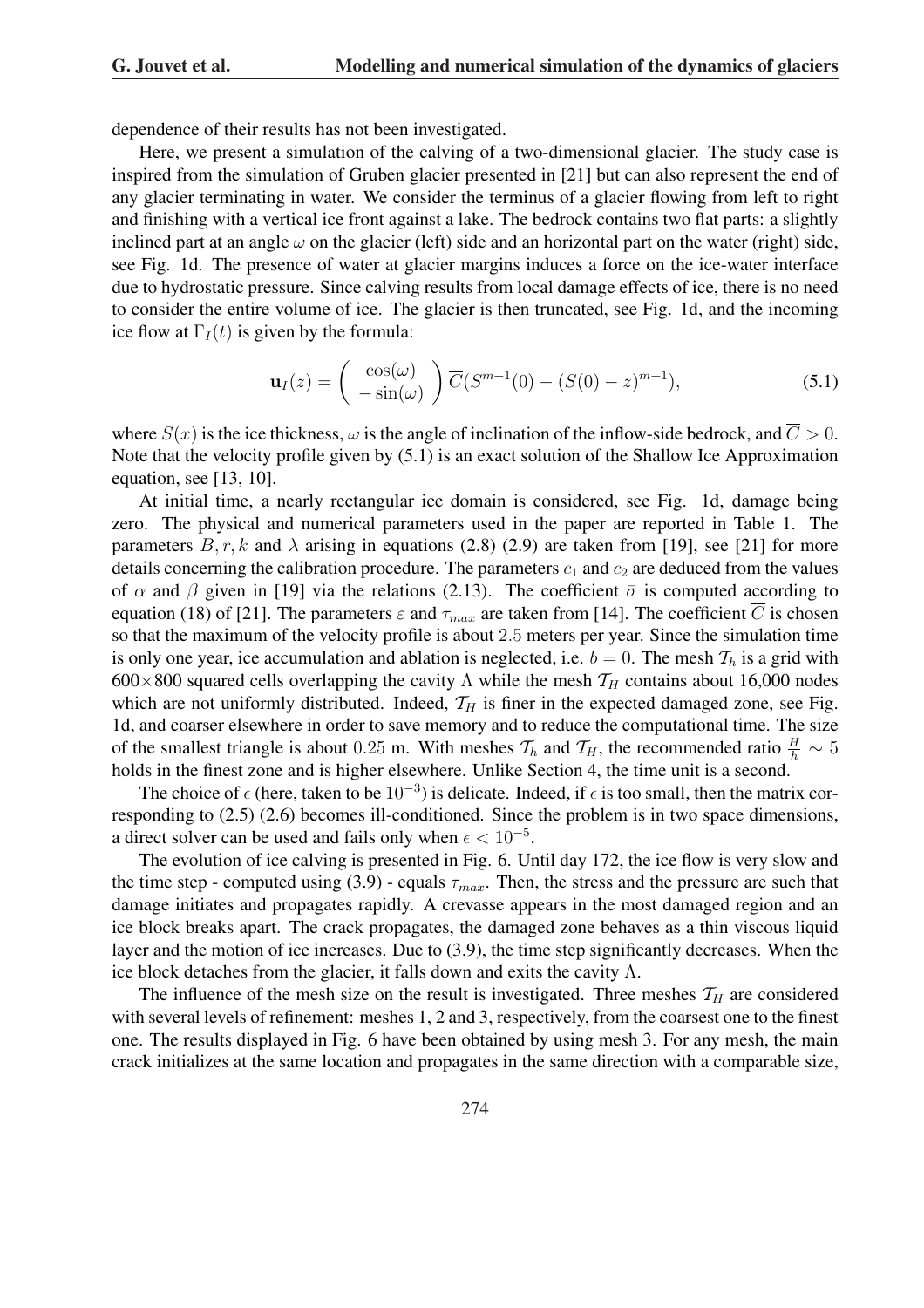Value | Unit  $0.4$  - $\overline{0.43}$  -

 $0.9$  ω 4.2 Deg

see Fig. 7. Nevertheless, the finest mesh displays small cracks that are ignored by the two coarsest meshes. For meshes 1, 2 and 3, the main crack initializes at 244, 183 and 172 days, respectively, thus the time of failure seems to converge with mesh size.

This study shows that the volume fraction of ice description is a relevant alternative to the level set description used in [21]. Unlike the method proposed by Pralong and Funk, no remeshing is needed. Moreover, the behaviour and the location of the cracks inside the ice domain are not very sensitive to the mesh size.

| <b>Parameter</b>          | <b>Value</b>          | Unit                         | <b>Parameter</b>        | <b>Value</b> | Un               |
|---------------------------|-----------------------|------------------------------|-------------------------|--------------|------------------|
| m                         | 3                     |                              |                         | 0.4          |                  |
| А                         | $6.8 \times 10^{-24}$ | $Pa^{-m} s^{-1}$             | $\mathcal{r}$           | 0.43         |                  |
| g                         | 9.81                  | $m s^{-2}$                   | $k_{\parallel}$         | 2            |                  |
| $\rho$                    | 900                   | $\text{kg} \, \text{m}^{-3}$ | $\bar{\sigma}$          | 44000        | Pa               |
| $\rho_w$                  | 1000                  | $\rm kg\,m^{-3}$             | $z_{wl}$                | 12           | m                |
| В                         | $1.7 \times 10^{-9}$  | $Pa^{-r}s^{-1}$              | $\tau_0$                | 1000         | Pa               |
| $c_1$                     | 1.3                   |                              | $\tau_{max}$            | $10^5$       | $\boldsymbol{s}$ |
| $\mathfrak{C}_2$          | 0.53                  |                              | $\epsilon$              | $10^{-3}$    |                  |
| $\overline{\overline{X}}$ | 45                    | m                            | $\overline{\text{CFL}}$ | 0.9          |                  |
| $\overline{Z}$            | 35                    | m                            | $\omega$                | 4.2          | De               |
| C                         | $10^{-13}$            | $\text{ms}^{-1}$             |                         |              |                  |

Table 1: Physical and numerical parameters.

## 6 Conclusions

A physical model has been presented to describe the dynamics of glaciers with the local damage effects that may drive ice to break. Given the ice domain, a nonlinear Stokes problem has to be solved to obtain the velocity of ice. Whenever needed, a damage variable describes continuously the presence of cracks. The damage function satisfies a transport equation with source terms. Then, the viscosity of ice must be updated accordingly. A Eulerian formulation based on the volume fraction of ice is used to describe the evolution of the ice domain. The volume fraction of ice satisfies a transport equation with source terms on the ice-air interface to account for accumulation or melting. Two different grids are used to solve the Stokes and transport equations.

This model allows complex geometries with possible changes of topology to be handled. Two applications demonstrate the potential of the numerical model for simulating glaciological processes. First, the simulation of Rhonegletscher is performed from 2007 to 2100 using three climatic scenarios, but neglecting damage. The results predict that Rhonegletscher will continue to retreat even if the climate of the last decade persists over the entire  $21<sup>th</sup>$  century and no additional warming occurs. Second, a two dimensional simulation of the calving process is presented. Damage is considered and the opening of a crevasse is observed. Since the method does not require any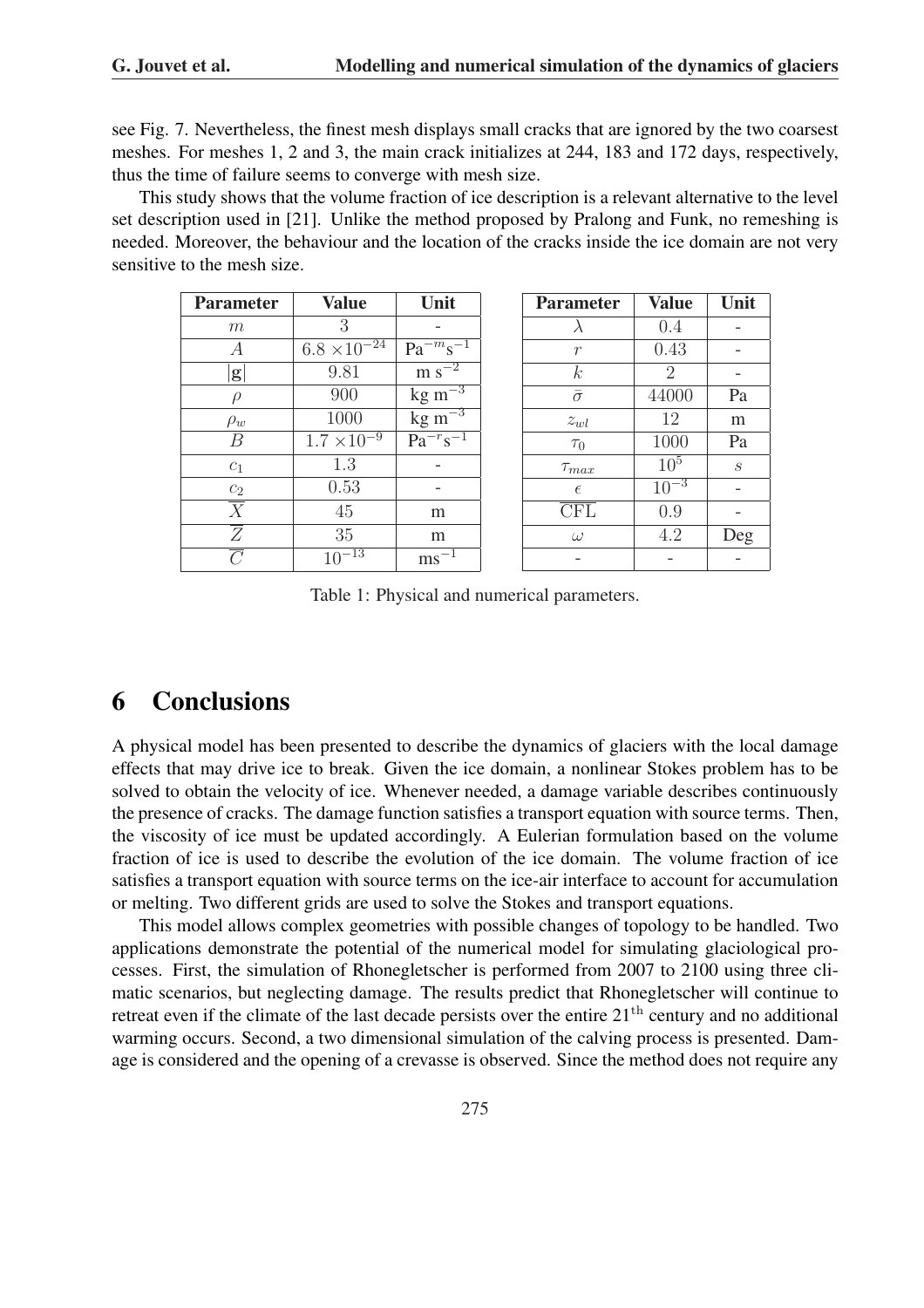remeshing procedure, mesh effects remain limited. Based on the results shown we recommend the proposed method for numerical simulation of future glacier retreat and the prediction of break-off of ice masses.

# Acknowledgements

The first author is supported by the Swiss National Science Foundation. The authors thank Antoine Pralong for valuable discussions concerning the damage model. Andreas Bauder and Daniel Farinotti are acknowledged for providing the bedrock topography and glacier elevation of Rhonegletscher. This work was funded by the Swiss National Science Foundation, Project No. 200021- 119721.

# References

- [1] J. W. Barrett, W. B. Liu. *Quasi-norm error bounds for the finite element approximation of a non-Newtonian flow*. Numer. Math. 68 (1994), no. 4, 437–456.
- [2] D. I. Benn, C. R. Warren, R. H. Mottram. *Calving processes and the dynamics of calving glaciers*. Earth-Science Reviews, 82 (2007), no. 3-4, 143 – 179.
- [3] A. Bonito, M. Picasso, M. Laso. *Numerical simulation of 3D viscoelastic flows with free surfaces*. J. Comput. Phys., 215 (2006), no. 2, 691–716.
- [4] A. Caboussat, G. Jouvet, M. Picasso, J. Rappaz. *Numerical algorithms for free surface flow*. Book chapter in CRC volume 'Computational Fluid Dynamics' (2011).
- [5] A. Caboussat, M. Picasso, J. Rappaz. *Numerical simulation of free surface incompressible liquid flows surrounded by compressible gas*. J. Comput. Phys., 203 (2005), no. 2, 626–649.
- [6] D. Farinotti, M. Huss, A. Bauder, M. Funk, M. Truffer, *A method to estimate ice volume and ice thickness distribution of alpine glaciers*. J. Glaciol., 55 (2009), no. 191, 422–430.
- [7] L. P. Franca, S. L. Frey. *Stabilized finite element methods. II. The incompressible Navier-Stokes equations*. Comput. Methods Appl. Mech. Engrg., 99 (1992), no. 2-3, 209–233.
- [8] *The Swiss Glaciers, 1880–2006/07*. Tech. Report 1-126, Yearbooks of the Cryospheric Commission of the Swiss Academy of Sciences (SCNAT), 1881–2009, Published since 1964 by Laboratory of Hydraulics, Hydrology and Glaciology (VAW) of ETH Zürich.
- [9] J.W. Glen. *The flow law of ice.*. IUGG/IAHS Symposium of Chamonix IAHS Publication, 47 (1958), 171183.
- [10] R. Greve, H. Blatter. Dynamics of ice sheets and glaciers. Springer Verlag, 2009.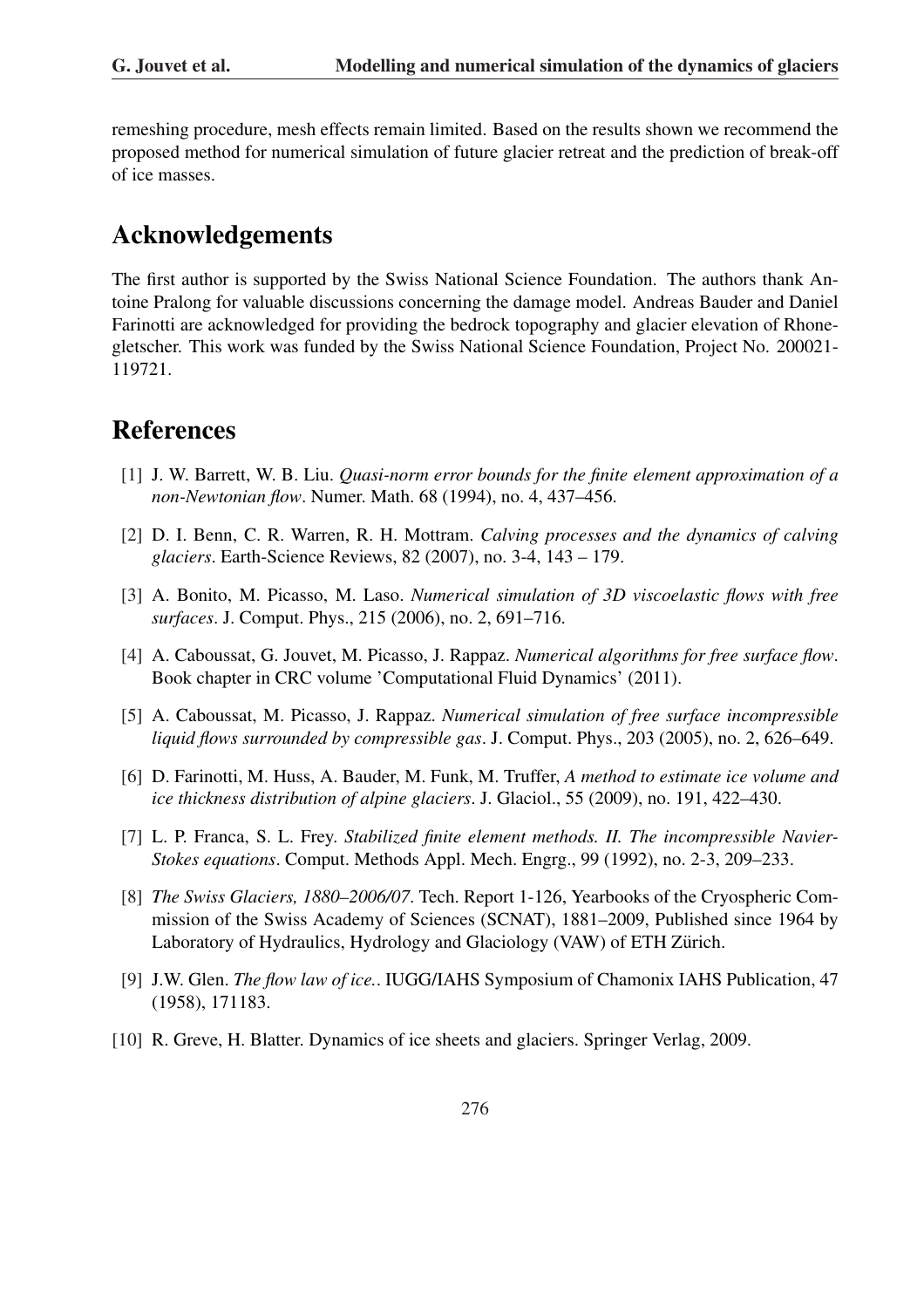- [11] G.H. Gudmundsson. A three-dimensional numerical model of the confluence area of unter*aargletscher, Bernese Alps, Switzerland*. J. Glaciol., 45 (1999), no. 150, 219–230.
- [12] M. Huss, A. Bauder, M. Funk, R. Hock. *Determination of the seasonal mass balance of four alpine glaciers since 1865*. Journal of Geophysical Research, 113 (2008).
- [13] K. Hutter. Theoretical glaciology. Reidel, 1983.
- [14] G. Jouvet. *Modelisation, analyse math ´ ematique et simulation num ´ erique de la dynamique ´ des glaciers*. Ph.D. thesis, EPF Lausanne, 2010.
- [15] G. Jouvet, M. Huss, H. Blatter, M. Picasso, J. Rappaz. *Numerical simulation of rhonegletscher from 1874 to 2100*. J. Comp. Phys., 228 (2009), 6426–6439.
- [16] G. Jouvet, M. Picasso, J. Rappaz, H. Blatter. *A new algorithm to simulate the dynamics of a glacier: theory and applications*. J. Glaciol., 54 (2008), no. 188, 801–811.
- [17] J. Lemaitre. A course on damage mechanics. Springer, 1992.
- [18] V. Maronnier, M. Picasso, J. Rappaz. *Numerical simulation of three-dimensional free surface flows*. Internat. J. Numer. Methods Fluids, 42 (2003), no. 7, 697–716.
- [19] A. Pralong. *On the instability of hanging glaciers*. Ph.D. thesis, ETH Zurich, 2005.
- [20] A. Pralong, M. Funk, *A level-set method for modeling the evolution of glacier geometry*. J. Glaciol., 50 (2004), no. 171, 485–491.
- [21] A. Pralong, M. Funk. *Dynamic damage model of crevasse opening and application to glacier calving*. J. Geophys. Res., 110 (2005).
- [22] A. Pralong, M. Funk, M. Lüthi. A *description of crevasse formation using continuum damage mechanics*. Ann. Glaciol., 37 (2003), no. 1, 77–82.
- [23] R. Scardovelli, S. Zaleski. *Direct numerical simulation of free-surface and interfacial flow*. Ann. Rev. Fluid Mech., 31 (1999), no. 7, 567–603.
- [24] A. Zryd. *Les glaciers en mouvement*. Presses polytechniques et universitaires romandes, 2008.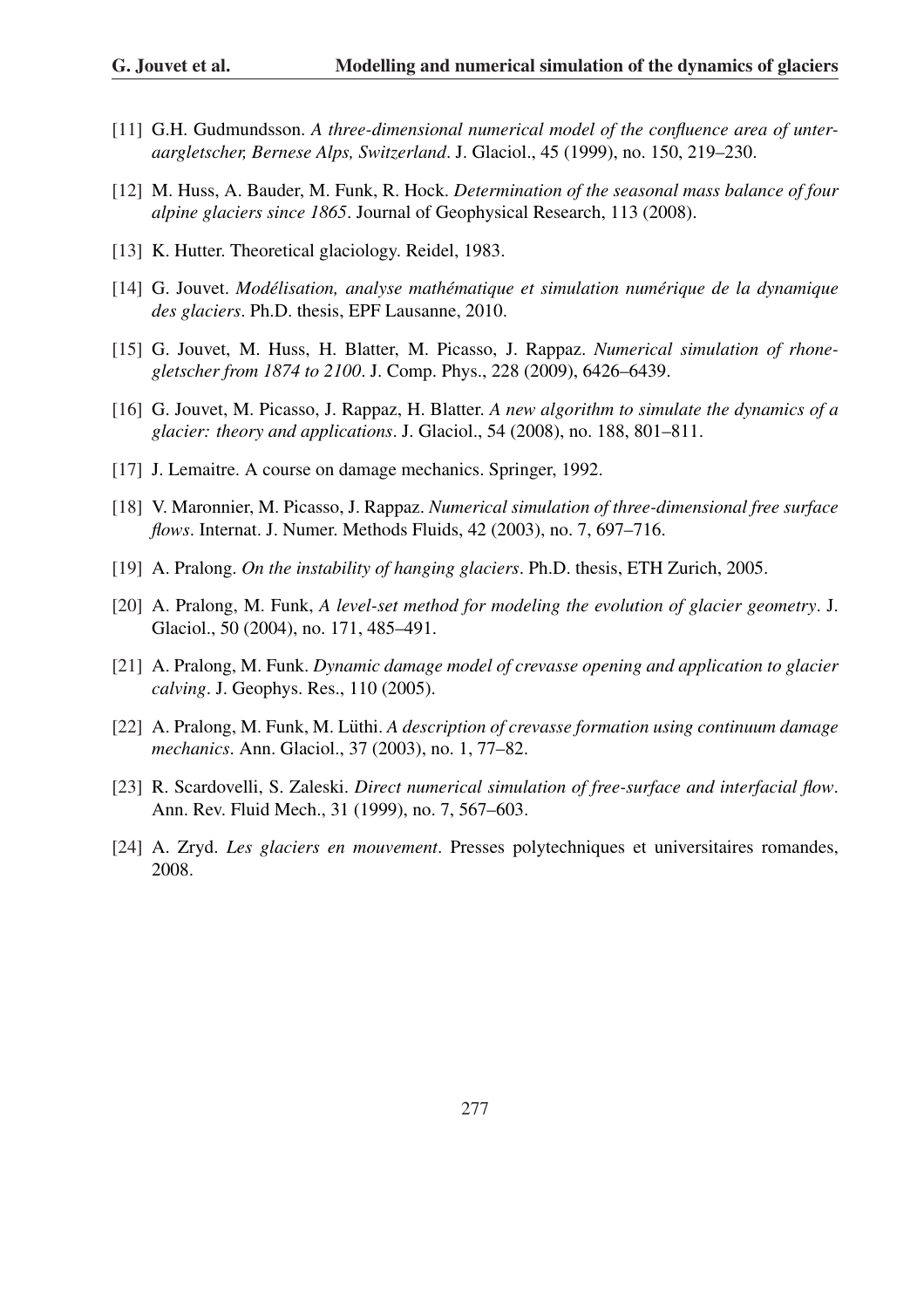2007 (initialization)









Figure 5: Top left: initialization, Rhonegletscher in 2007. Top right: total ice volume of Rhonegletscher with respect to time according to the different scenarios. Bottom: simulation of Rhonegletscher according to different scenarios.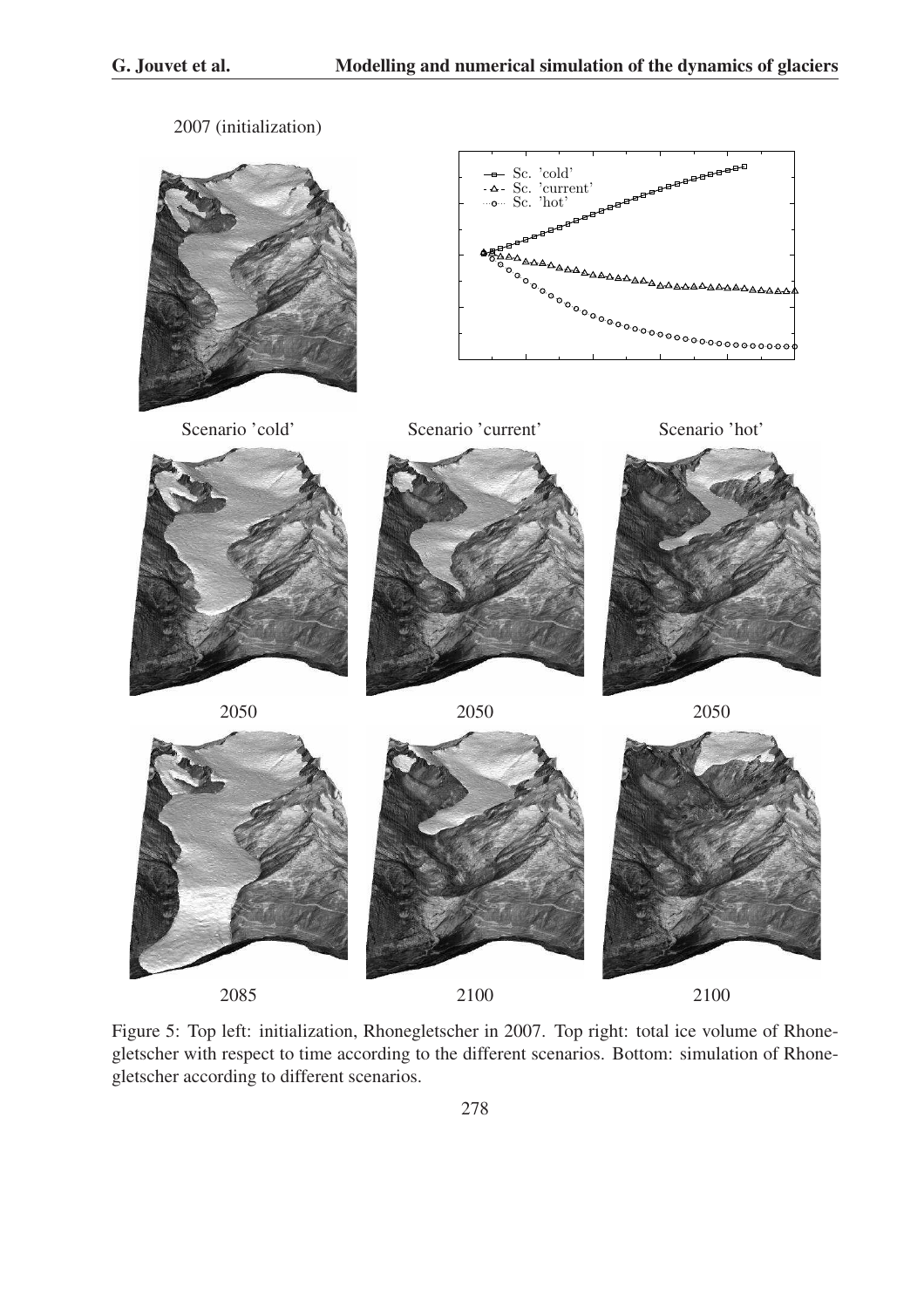

Figure 6: Numerical simulation of the calving process. Gray color represents undamaged ice  $(D = 0)$  while white color represents the maximum of damage  $(D = 1 - \epsilon)$  and air. Time t is displayed in days.